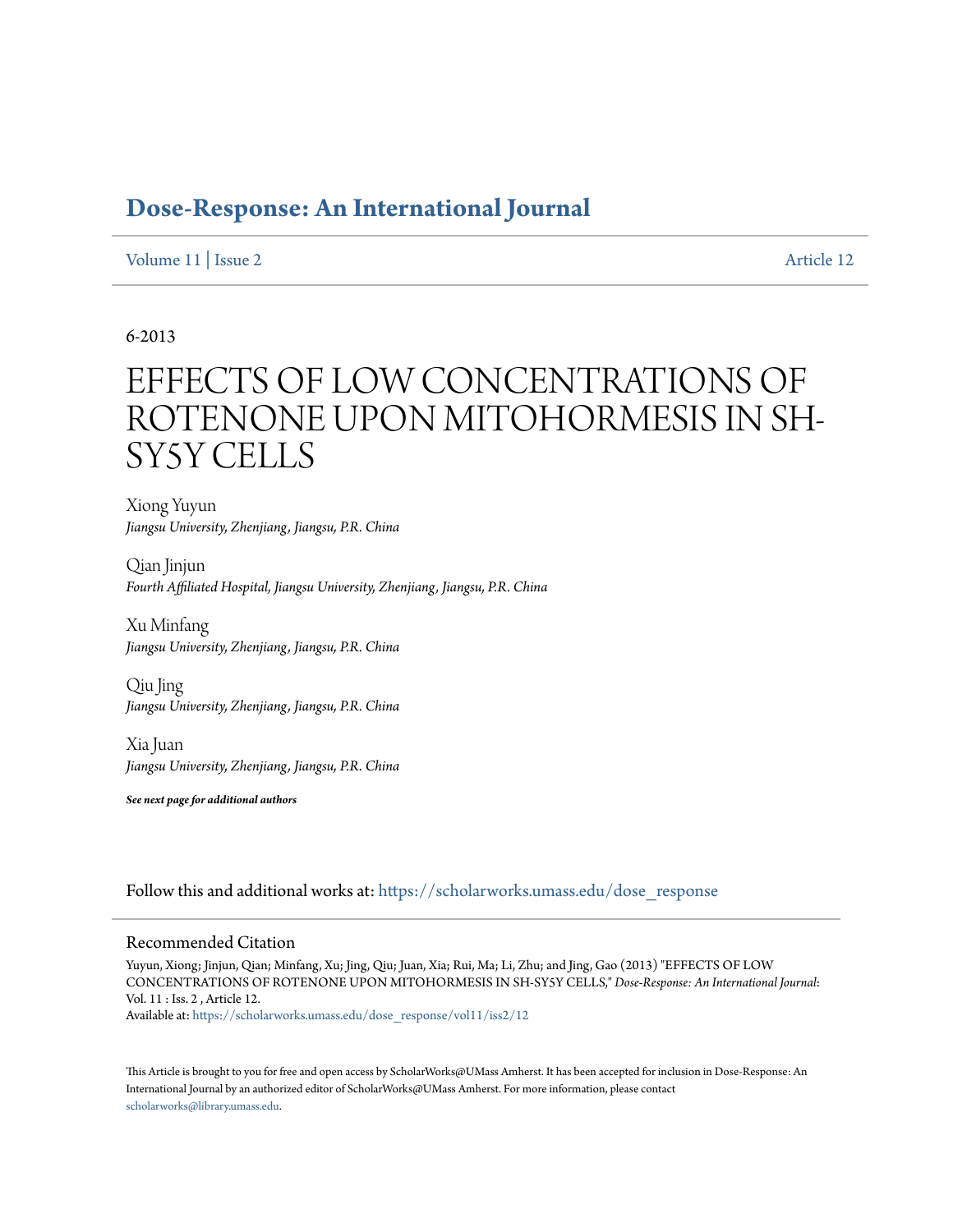# EFFECTS OF LOW CONCENTRATIONS OF ROTENONE UPON MITOHORMESIS IN SH-SY5Y CELLS

# **Authors**

Xiong Yuyun, Qian Jinjun, Xu Minfang, Qiu Jing, Xia Juan, Ma Rui, Zhu Li, and Gao Jing

This article is available in Dose-Response: An International Journal: [https://scholarworks.umass.edu/dose\\_response/vol11/iss2/12](https://scholarworks.umass.edu/dose_response/vol11/iss2/12?utm_source=scholarworks.umass.edu%2Fdose_response%2Fvol11%2Fiss2%2F12&utm_medium=PDF&utm_campaign=PDFCoverPages)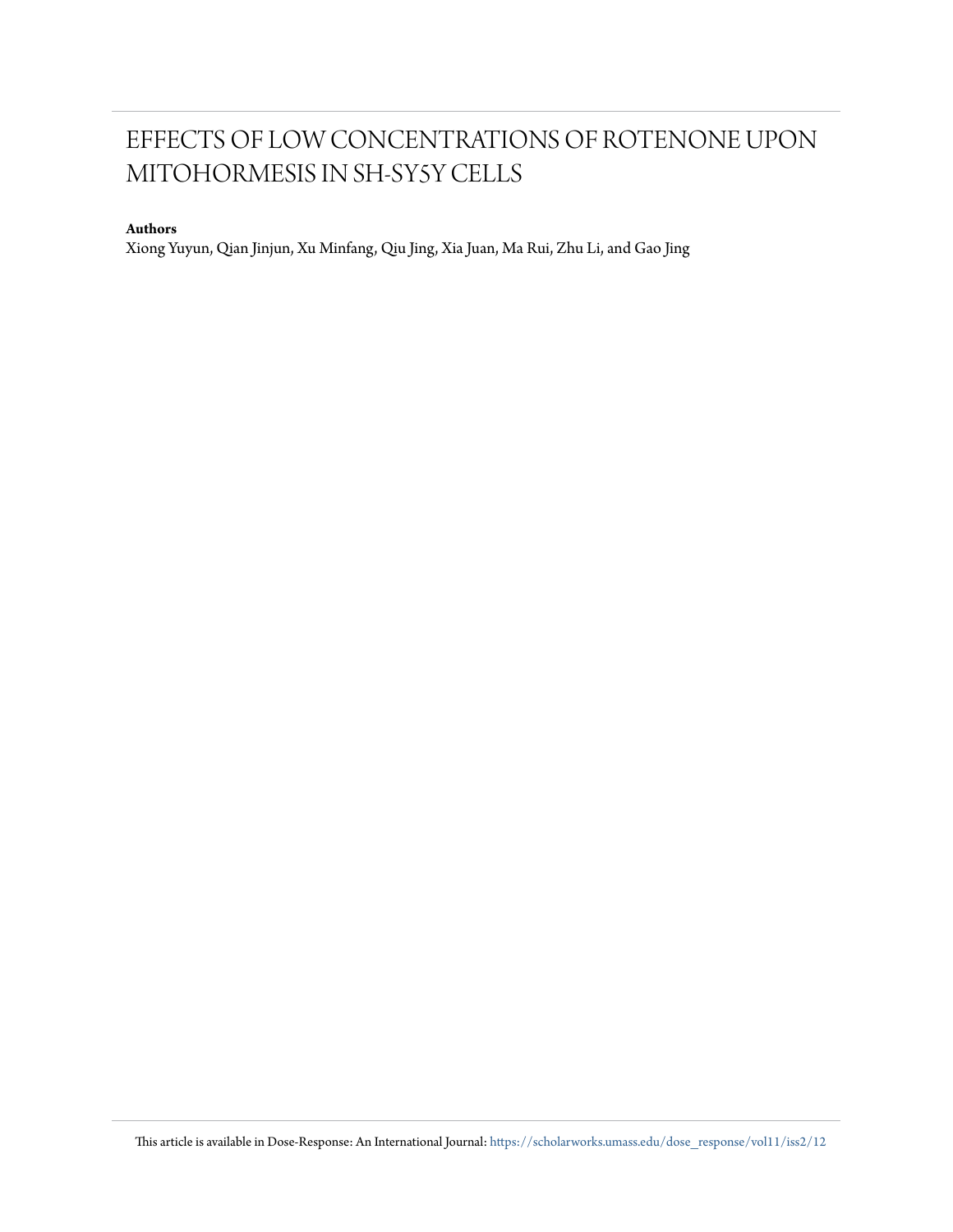*Dose-Response,* 11:270–280, 2013 *Formerly Nonlinearity in Biology, Toxicology, and Medicine* Copyright © 2013 University of Massachusetts ISSN: 1559-3258 DOI: 10.2203/dose-response.12-005.Gao

# InternationalDosE-RESPONSESociety

# **EFFECTS OF LOW CONCENTRATIONS OF ROTENONE UPON MITOHORMESIS IN SH-SY5Y CELLS**

**Xiong Yuyun1, Qian Jinjun2\*, Xu Minfang3, Qiu Jing3, Xia Juan3, Ma Rui1, Zhu Li4,** Gao Jing<sup>3\*</sup>  $\Box$  <sup>1</sup>Department of Clinical Laboratory Diagnostics, School of Medical Science and Laboratory Medicine, Jiangsu University, Zhenjiang, Jiangsu 212013, P.R. China; 2Department of Neurology, Fourth Affiliated Hospital, Jiangsu University, Zhenjiang, Jiangsu 212001, P.R. China; 3Department of Medicinal Pharmacy, School of Pharmacy, Jiangsu University, Zhenjiang, Jiangsu 212013, P.R. China; 4Department of Neurobiology and Neurochemistry, Institute for Nautical Medicine and Jiangsu Key Laboratory of Neurogeneration, Nantong University, Nantong 226001, P.R. China

□ The mitochondrial toxin rotenone exerts cytotoxicity *via* overproduction of reactive oxygen species (ROS) and depolarization of the mitochondrial membrane. We investigated the effects of rotenone (12.5, 25, 50, 100 nmol/L) on mitochondrial biogenesis and the potential roles of ROS production in SH-SY5Y cells. Mitochondrial biogenesis was assessed by counting the number of mitochondria, determining protein expression of peroxisome proliferator-activated receptor γ coactivator  $\alpha$  (PGC1- $\alpha$ ) and its regulator, SIRT1, and oxygen consumption. ROS production and levels of reduced glutathione (GSH) and oxidized glutathione(GSSG) were also determined. Compared with controls, rotenone (12.5 nmol/L) significantly increased the quantity of mitochondria and amount of oxygen consumption, whereas rotenone at >12.5 nmol/L decreased the quantity of mitochondria and amount of oxygen consumption. GSH contents and GSH/GSSG were also significantly enhanced by rotenone at 12.5 nmol/L and decreased by rotenone at >12.5 nmol/L. Except for ROS production and SIRT1 protein expression, all concentration–response relationships showed a typical inverted-U shape. ROS production was continually increased in cells treated with rotenone. These data indicate that low concentrations of rotenone can induce mitohormesis, which may be attributed to ROS production.

*Key words: mitohormesis; rotenone; mitochondria; PGC1-*α

# **1. INTRODUCTION**

Rotenone is a highly toxic, naturally occurring botanical pesticide. It was mainly used in organic farming and in the management of nuisance fish (Hatcher *et al.*, 2008). It is extremely hydrophobic and hence readily crosses biologic membranes, apparently without a specific transport system, and acts by inhibiting mitochondrial complex I (Esteve-Rudd *et al.*,

Address correspondence to Dr Jinjun Qian, Department of Neurology, Fourth Affiliated Hospital, Jiangsu University, 20 Zhengdong Road, Zhenjiang, Jiangsu 212001, P.R. China; Tel/Fax: +86-511-88773181, E-mail: qian-jinjun@163.com

Dr Jing Gao, Department of Medicinal Pharmacy, School of Pharmacy, Jiangsu University, 301 Xuefu Road, Zhenjiang, Jiangsu 212013, P.R. China; Tel/Fax: +86-511-88791552, E-mail: jinggao@ujs.edu.cn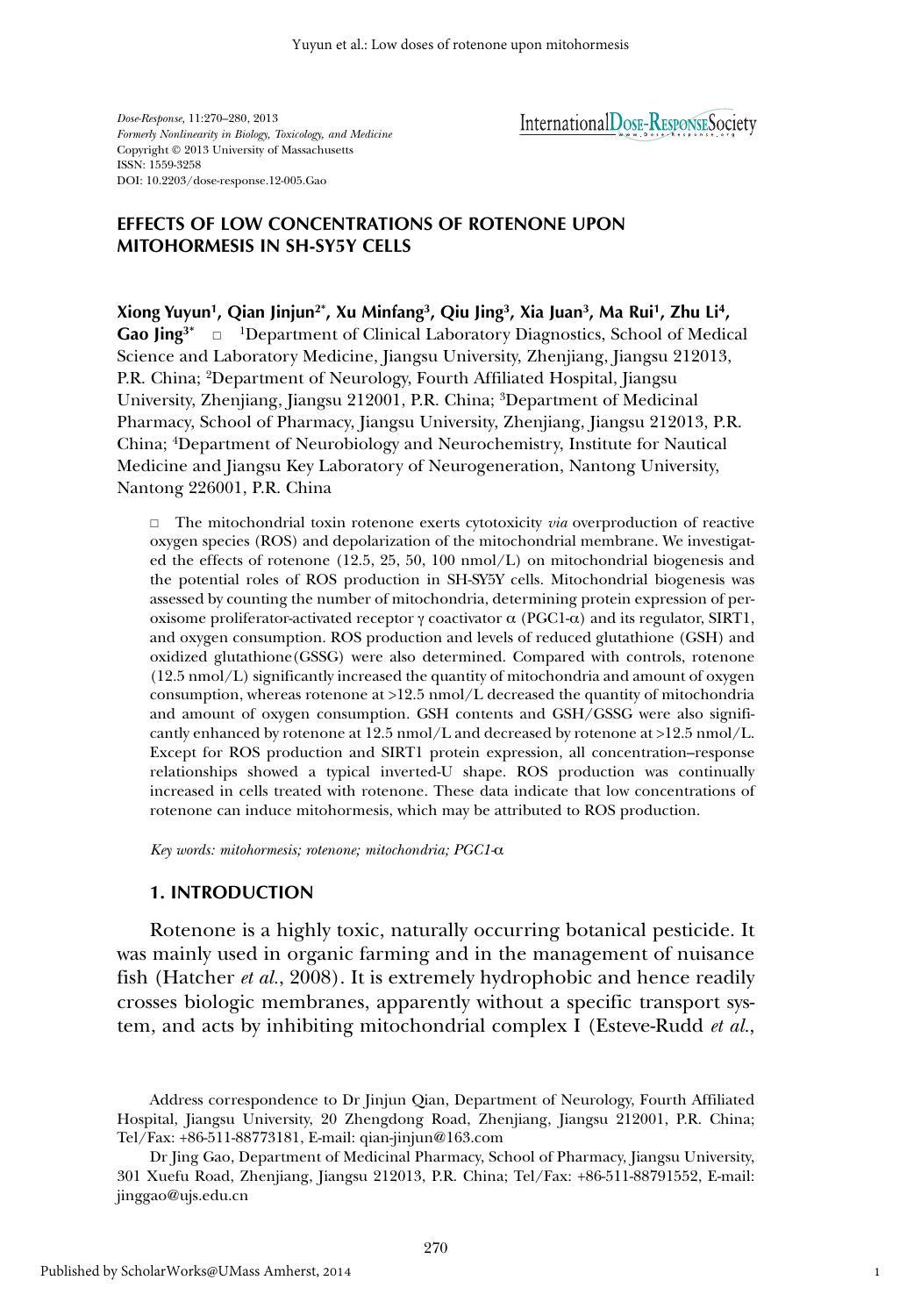2011). Thus, rotenone is recognized as a mitotoxin. However, Ichikawa and colleagues found that pretreatment with low-level rotenone could inhibit lipid peroxidation and alleviate the intestinal mucosal inflammation induced by ischemia–reperfusion in rats (Ichikawa *et al.*, 2004). This finding implied that, as a mitotoxin, rotenone may produce different cellular effects at low levels from those at high levels. Hence, exploring the potential underlying mechanisms of protection exerted by pretreatment with rotenone is important.

Mitochondria are the major sites for energy production in cells. When cells and tissues demand increased energy requirements, the primary response is to produce new mitochondria (Sano and Fukuda, 2008). In general, mitochondrial biogenesis is regulated by changing energy requirements and physiological conditions. Recent evidence has provided insight into the mechanisms underlying the interaction between mitochondria-derived reactive oxygen species (ROS) signaling and mitochondrial biogenesis (Piantadosi and Suliman, 2006; Piantadosi *et al.*, 2008). There is increasing evidence to suggest that ROS may be 'double-edged swords'. That is, ROS overproduction is toxic to cells, but they also play an important part in the cell signaling involved in the antioxidant defense network. The polyunsaturated fatty acids in membrane lipids are particularly vulnerable to ROS attack, and they undergo peroxidation. These products of lipid peroxidation form protein adducts and DNA adducts and have biphasic properties, i.e., high doses cause overt toxicity whereas low doses interact with genetic signaling systems that upregulate gene expression to counteract stressor challenges and reestablish homeostasis (Sano and Fukuda, 2008). This adaptive stress-protective mechanism resulting from the induction of ROS-related stress emanating from mitochondria has been defined as 'mitochondrial hormesis' or 'mitohormesis' (Tapia, 2006).

Besides ROS, peroxisome proliferator-activated receptor γ coactivator  $\alpha$  (PGC1 $\alpha$ ) controls the biogenesis and function of mitochondria (Finck and Kelly, 2006), and thereby plays an important part in brain-energy homeostasis and neurodegenerative diseases (Cui LB *et al.*, 2006; St-Pierre *et al.*, 2006). Furthermore, PGC1 $\alpha$  activity was shown to be regulated by Sirt1, a member of the silent information regulator 2 family of proteins (sirtuins) (Lagouge *et al.*, 2006; Nemoto *et al.*, 2005). Sirtuins are nicotinamide adenine dinucleotide (NAD)-dependent deacetylases regulating mitochondria-involved survival and longevity (Grubisha *et al.*, 2005). However, data about rotenone-induced mitohormesis as well as the potential roles of  $PGC1\alpha$  and Sirt1 are lacking.

Evaluating the mitochondrial effects of low-level rotenone and the potential underlying mechanisms are important because they may provide more evidence for risk assessment and aid in the discovery of new agents for the prevention and treatment of neurodegenerative diseases.

2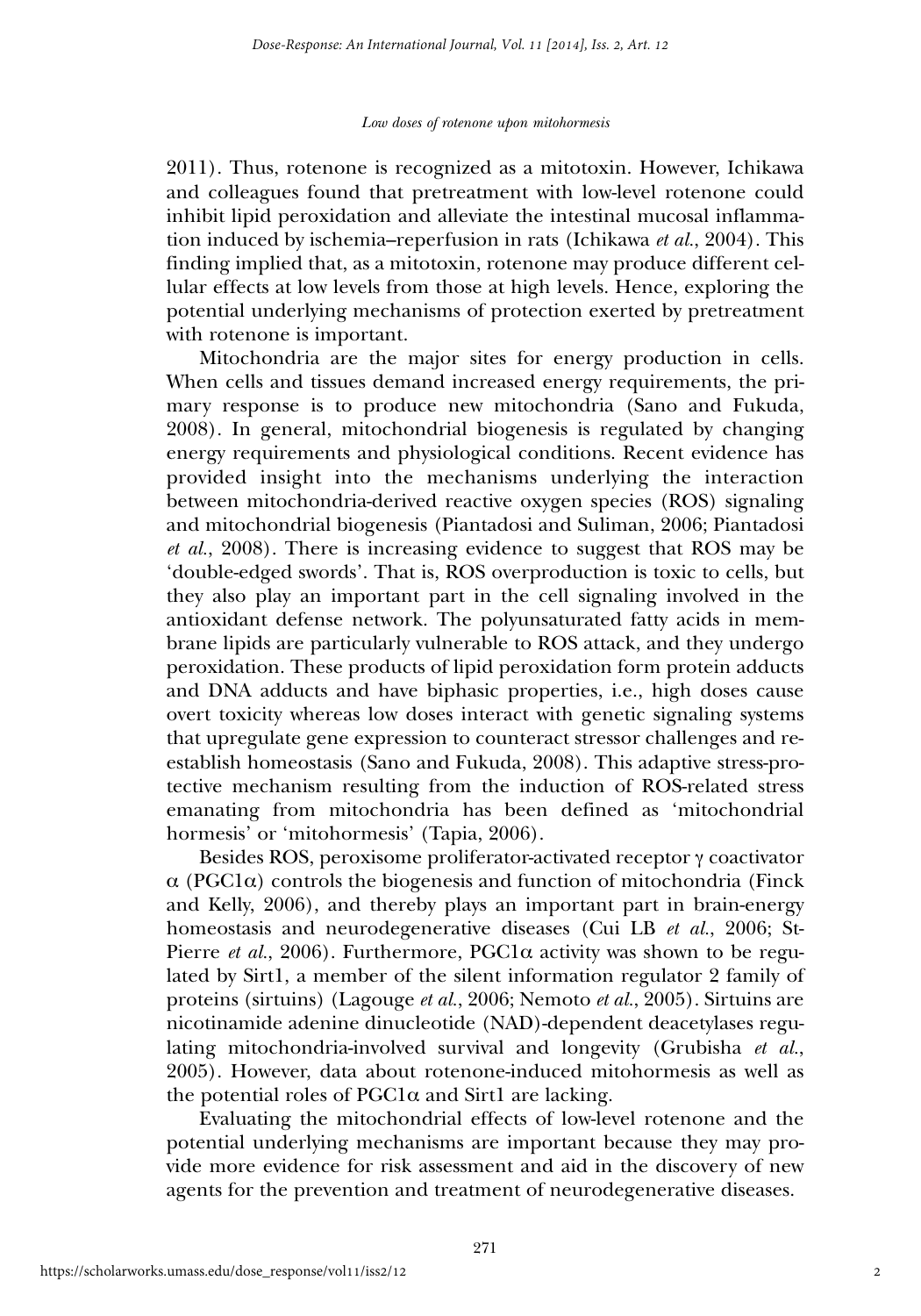#### **2. MATERIALS AND METHODS**

#### **2.1. Materials**

Rotenone, antimycin and cccp were purchased from Sigma–Aldrich (St. Louis, MO, USA). Minimum essential medium (MEM), Ham's F-12 Nutrient Mixture (F12 medium), non-essential amino acids and trypsin were obtained from Gibco BRL (Rockville, MD, USA). The fluorescent probe MitoTracker Red FM was purchased from Molecular Probes (Eugene, OR, USA). Fetal bovine serum (FBS) was obtained from Sijiqing Biological Engineering Materials (Hangzhou, China). DCFH-DA and lysis buffer were purchased from Biyotime (Nantong, China). β-actin primary antibody was from Abcam (Cambridge, MA, USA). PGC-1α and SIRT1 primary antibodies were from Santa Cruz Biotechnology (Santa Cruz, CA, USA). All secondary antibodies were from Boster Biological Technology (Wuhan, China). All other reagents were from commercial suppliers and of standard biochemical quality.

#### **2.2. Culture of SH-SY5Y Cells**

Human neuroblastoma SH-SY5Y cells (a gift from Dr. Zunji Ke, Chinese Academy of Sciences, Beijing China) were maintained in MEM/F12 medium, supplemented with 1% non-essential amino acids (Gibco) and  $10\%$  FBS, 100 U/mL penicillin and 100 U/mL streptomycin at  $37^{\circ}$ C in  $5\%$  CO<sub>9</sub>. Cells were subcultured once every 3 days. Before experiments, SH-SY5Y cells were plated at  $\approx 3 \times 10^4$  viable cells per well in six-well plates. Cells were treated with rotenone for 48 h after seeding. The choice of concentrations used  $(12.5-100 \text{ nmol/L})$  was based on our previous experiments (Xiong *et al.*, 2009). Rotenone was prepared by dissolving in dimethyl sulfoxide (DMSO). The final concentration of DMSO was <0.1%, which was shown to have no toxic effect on the cells.

### **2.4. Mitochondrial mass**

MitoTracker Red FM binds to lipids in mitochondrial membranes regardless of the membrane potential or oxidant status of mitochondria. Thus, fluorescence intensity was used to measure the number of mitochondria present (Pendergrass *et al.*, 2004). To determine the numbers of mitochondria, a suspension of cells in free serum medium was loaded with 200 nmol/L MitoTracker Red FM for 30 min at 37°C. Measurements of fluorescence intensity were made at an excitation wavelength of 581 nm and emission wavelength of 644 nm using a fluorescence spectrometer (Molecular Devices Corporation, Sunnyvale, CA, USA). Amounts were determined by comparing the intensity of the fluorescence signal produced by  $1\times10^4$  cells.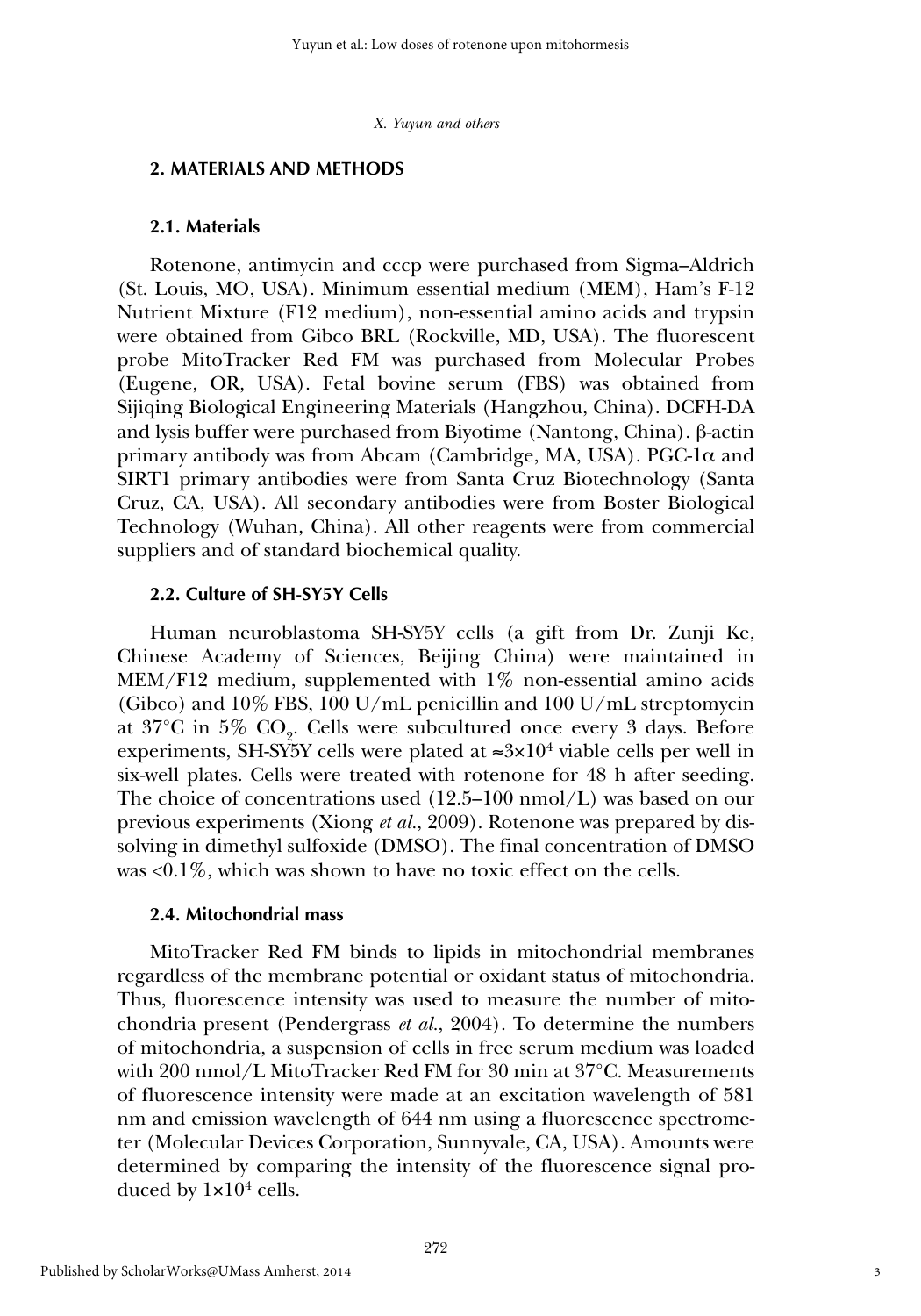#### **2.5. Reduced glutathione (GSH) content**

The reduced GSH content and total glutathione /its oxidized form (GSSG)in cells was determined using Ellman's reagent, i.e., 5,5-dithiobis- (2-nitrobenzoic acid) (Sedlak and Lindsay, 1968). Briefly, cells were lysed using cell lysis buffer and lysates centrifuged at  $12,000 \times g$  at  $4^{\circ}$ C for 5 min. GSH content and total glutathione  $\ell$  GSSG in the supernatant was then estimated using Ellman's reagent. Spectrophotometric absorbance was determined at 420 nm and 405 nm using a GSH or T-GSH/GSSG kit (Nanjing Jiancheng Bioengineering Company, Nanjing, China). The reduced GSH results were expressed as milligrams of GSH per milligram of protein. To calculate the GSH/GSSG ratio, GSH (reduced form) was obtained by subtracting the 2×GSSG values from the total glutathione values.

#### **2.6. Oxygen consumption**

SH-SY5Y cells were harvested and resuspended in MEM/F12 medium. MEM/F12 medium was equilibrated at 37°C with atmospheric oxygen. Oxygen consumption was measured with a Clark-type oxygen electrode (Hansatech, King's Lynn, UK) fitted in a 2 mL thermojacketed sample chamber (37°C) under constant stirring. Results were expressed as nanomoles of  $O<sub>9</sub>$  per minute per cell.

#### **2.7 ROS levels**

ROS levels were measured using the ROS-specific probe 5′,6′ chloromethyl-2',7'-dichlorodihydrofluorescein diacetate  $(H<sub>0</sub>DCFDA;$ Beyotime Institute of Biotechnology, Nantong, China). After diffusion into cells, DCFDA is deacetylated by cellular esterases to a non-fluorescent compound, which is later oxidized by ROS into 2′,7′-dichlorofluorescin (DCF). DCF is a highly fluorescent compound which can be detected by fluorescence spectroscopy with maximum excitation and emission spectra of 488 nm and 525 nm, respectively. Cells in free serum medium were loaded with freshly prepared 5  $\mu$ mol/L H<sub>2</sub>DCFDA for 30 min and washed thrice with phosphate-buffered saline (PBS). Fluorescence intensity representing ROS levels of live cells was measured using a fluorescence spectrometer. Results were expressed as fluorescence intensity per  $1\times10^4$  cells.

#### **2.8. Western blot analyses**

After treatment,  $1 \times 10^6$  cells were collected and subjected to western blot analyses. Cell proteins were extracted and quantified with a BCA Protein Quantitative Analysis Kit (Beyotime Institute of Biotechnology). After addition of sample loading buffer, protein samples underwent sodi-

4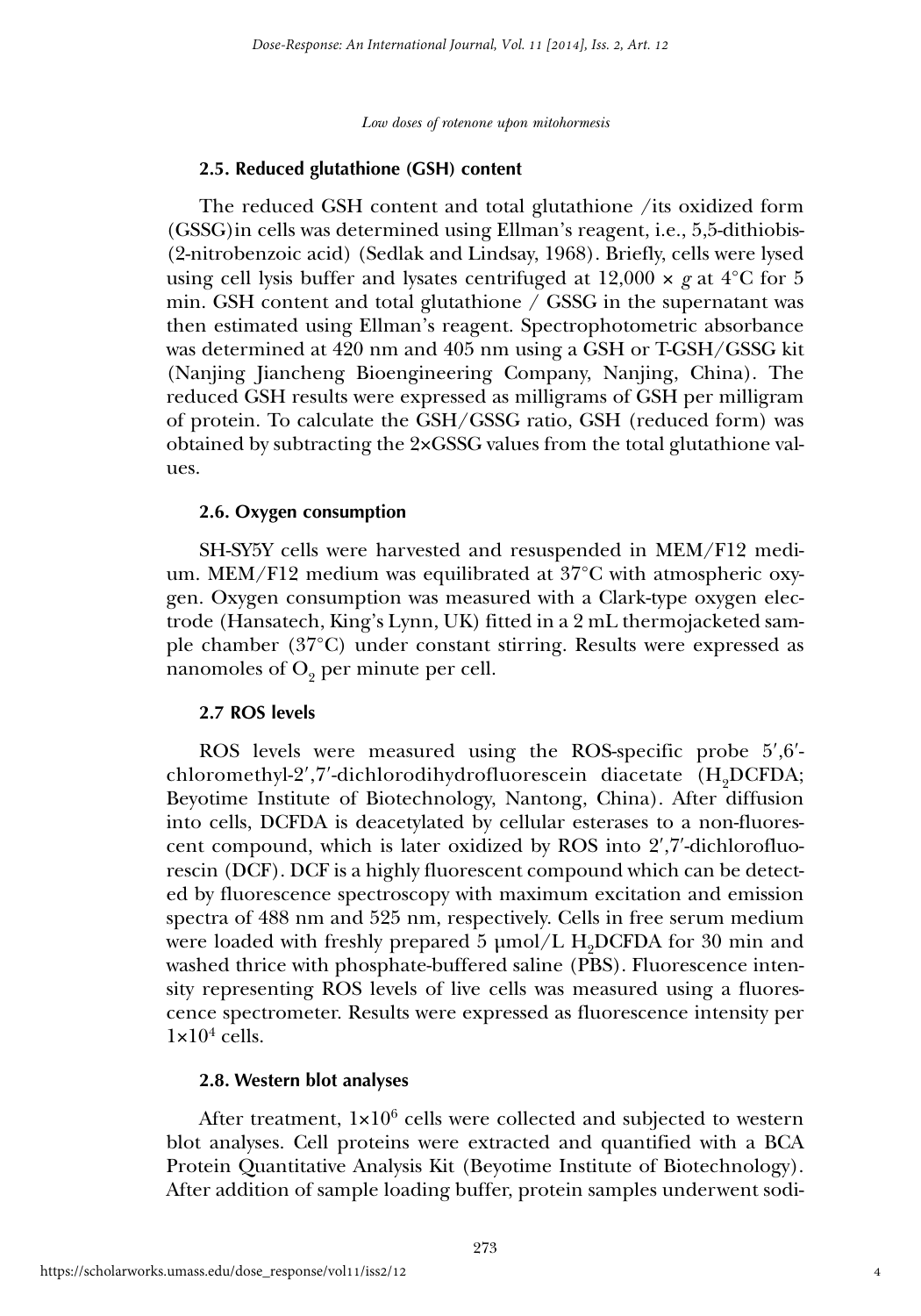um dodecyl sulfate-polyacrylamide gel electrophoresis (SDS-PAGE) with 8% gels, and were subsequently transferred to polyvinylidene fluoride (PVDF) membranes (Bio-Rad, Hercules, CA, USA). Each membrane was incubated in fresh blocking buffer (0.1% Tween 20 in Tris-buffered saline, pH 7.4, containing 5% non-fat dried milk) at room temperature for 30 min and then probed with anti-PGC-1 $\alpha$  antibody, anti-Sirt1 antibody or anti-β-actin antibody in blocking buffer at 4°C overnight. Membranes were washed thrice for 5-min each using PBST (PBS and 0.1% Tween 20). Membranes were then incubated with the appropriate horseradish peroxidase (HRP)-conjugated secondary antibodies at room temperature for 2 h. Immunoreactive proteins were visualized using the chemiluminescent reagent ECL according to manufacturer instructions. Quantity One software was used to quantify protein band intensities in digital images of the blot.

# **2.9. Statistical analyses**

Differences were tested by one-way analysis of variance (ANOVA) followed by the Student–Newman–Keuls test as a *post-hoc* test. P<0.05 was considered significant. All of the experiments were done in triplicate and repeated three or four times.

# **3. RESULTS**

# **3.1 Effects of rotenone on mitochondrial biogenesis**

We first investigated the effects of rotenone on the number of mitochondria in SH-SY5Y cells using MitoTracker Red FM. Alterations in the mitochondrial mass when SH-SY5Y cells were exposed to rotenone  $(12.5-100 \text{ nmol/L})$  for 24 h are shown in Fig. 1. When rotenone  $(25.5)$ nmol/L) was exposed to cells, the mitochondrial mass increased significantly  $(p<0.05)$  compared with that of controls. When the concentrations of rotenone increased, the numbers of mitochondria decreased.

# **3.2 Effects of rotenone on mitochondrial respiration**

Oxygen consumption is a critical readout of mitochondrial function(Gusdon *et al.*, 2012). The CCCP induced maximal respiratory capacity were increased in SH-SY5Y cells(Fig 2). Quantification of mitochondrial respiration in SH-SY5Y cells treated with various concentrations of rotenone is shown in Fig 2. In the concentration range 12.5–25 nmol/L, the oxygen consumption of cells increased by 33.8–32.5% compared with that in control cells ( $p<0.05$ ). The increased oxygen consumption can be attenuated by 20  $\mu$ mol/L antimycin. This suggested that cellular mitochondrial metabolism was enhanced in response to low concentrations of rotenone.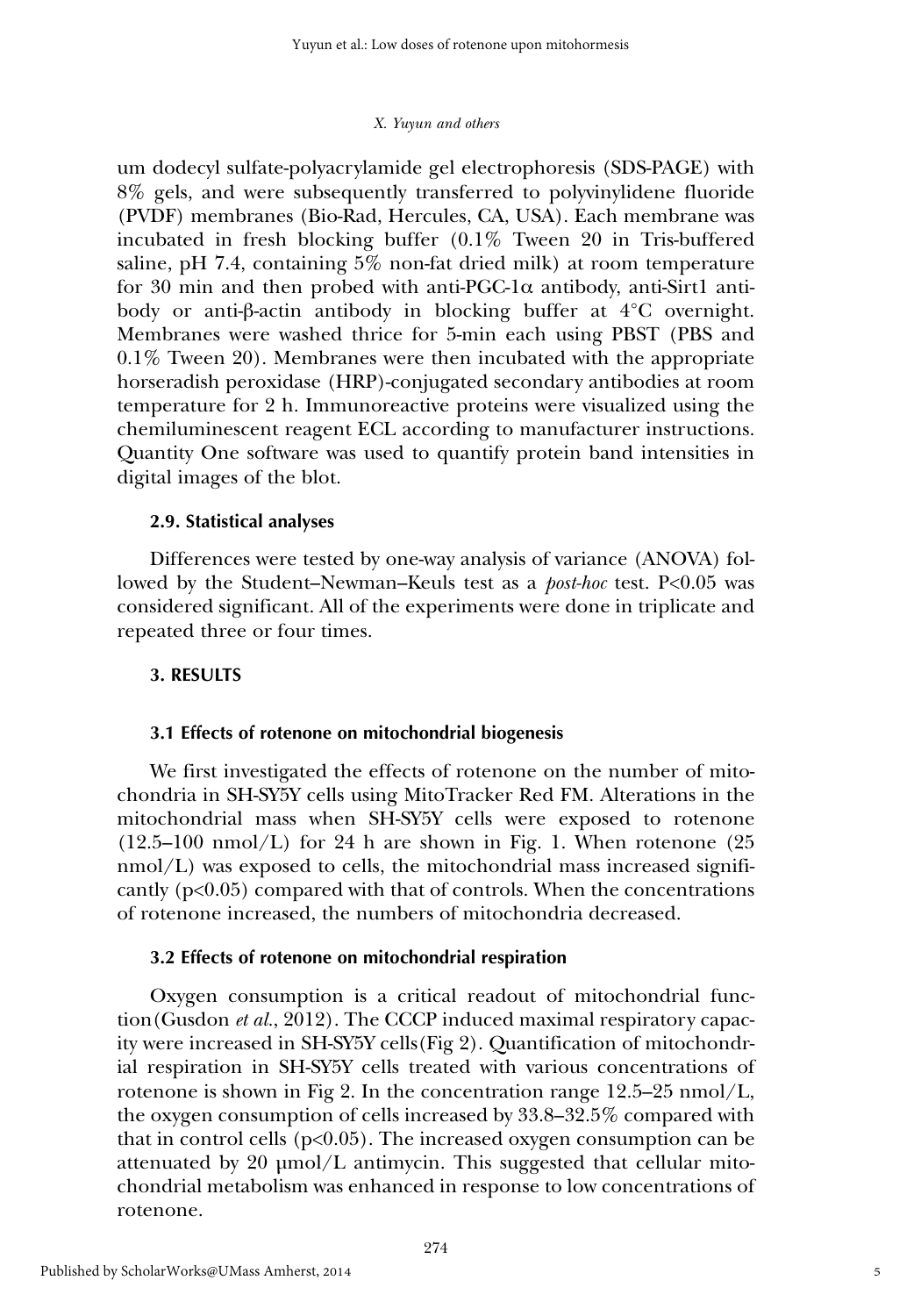

**FIG. 1.** Rotenone stimulates mitochondria generation. Changes in the mitochondrial stimulation of SH-SY5Y cells treated with rotenone at the indicated concentration for 24 h were analyzed by fluorescence spectrometry. Data are means  $\pm$  SD, n = 5. \*P<0.05 *vs*. the control group.



**FIG. 2.** Oxygen consumption in SH-SY5Y cells treated with rotenone. Quantification of the rate of oxygen consumption of SH-SY5Y cells treated with rotenone or 10 µmol/L cccp for 24 h. Antimycin induced oxygen consumption were measured by treatment with 20 µmol/L antimycin after detected the basal. Data are means  $\pm$  SD, n = 5. \*P<0.05 *vs*. the control group.

#### **3.3 Effects of rotenone on protein expressions of PGC-1**α and SIRT1

To test whether the mitochondrial biogenesis and improvement in mitochondrial function are closely related to mediated by SIRT1 and PGC-1 $\alpha$ , we next investigated rotenone impact on its expression. Expression of PGC-1 $\alpha$  and SIRT1 increased at low concentrations of rotenone (12.5 and 25 nmol/L) (Fig. 3). SIRT1 demonstrated a  $\sim$  20% increase compared with control group, while PGC-1 $\alpha$  showed  $\sim 26\%$ increase. However, at higher concentrations  $(50 \text{ and } 100 \text{ nmol/L})$ , expression of SIRT1 still increased  $(~ 40\%$  compared with control  $group)$  but that of PGC-1 $\alpha$  decreased to normal level.

#### **3.5 Effects of rotenone on ROS production**

To elucidate whether ROS can initiate mitohormesis, cells were treated with 12.5–100 nmol/L rotenone for 24 h, and then measured by the fluorescent probe DCFH-DA, which is freely permeative to the cell membrane. Low doses of rotenone led to an increase in ROS levels. Figure 4 shows that 12.5-100 nmol/L rotenone present a  $20\%$  - 43% increase in ROS levels over control SH-SY5Y cells. ROS levels increased significantly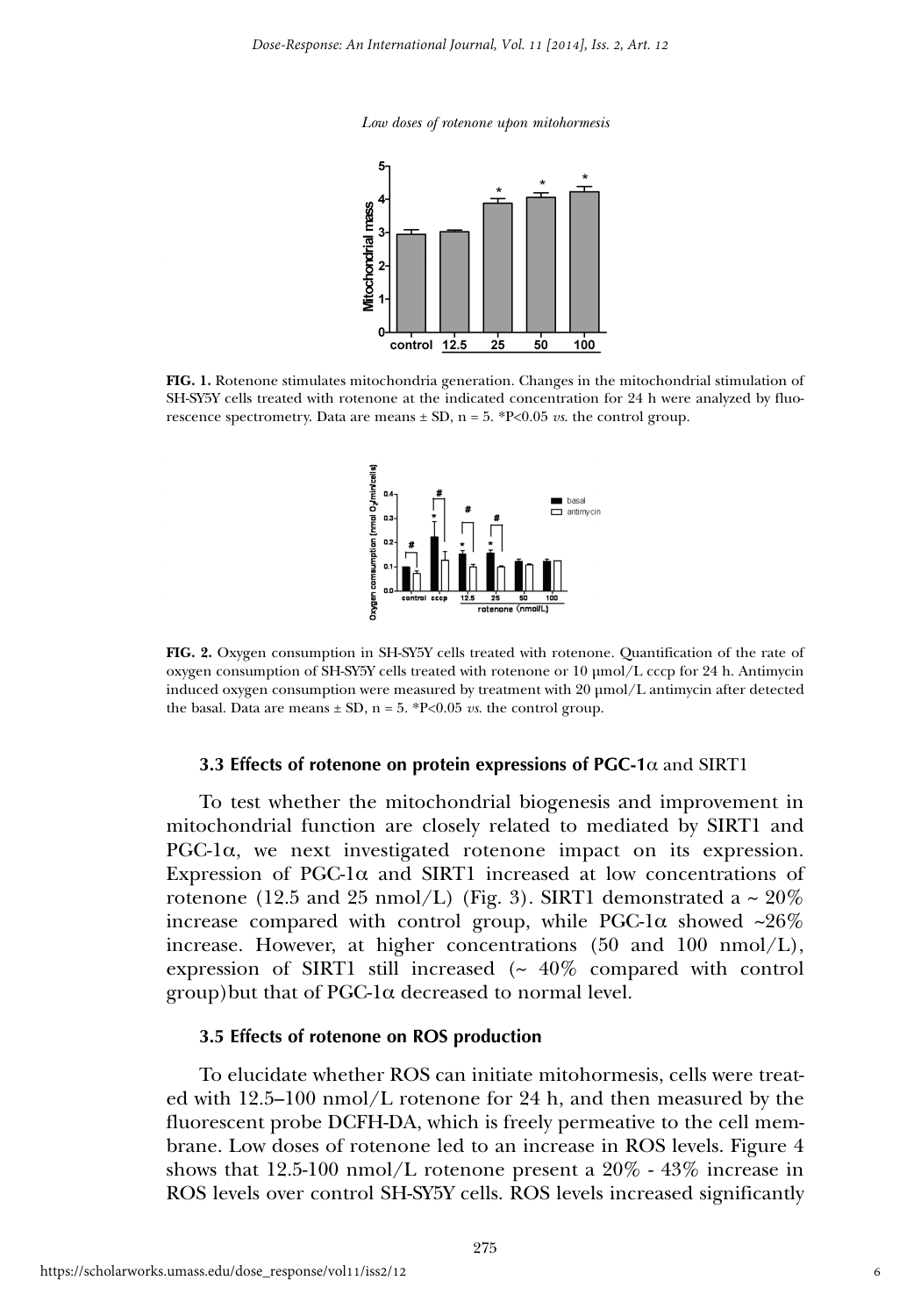

**FIG. 3.** Effects of rotenone on expression of PGC1α and SIRT1. (A) SH-SY5Y cells were incubated with various concentrations of rotenone for 24 h. Levels of  $PGC1\alpha$  and SIRT1 were detected by western blot. (B) Protein band intensities were normalized to β-actin. Data are means  $\pm$  SD, n = 3. \*P<0.05 *vs*. the control group.



**FIG. 4.** ROS generation in SH-SY5Y cells after treatment with 12.5–100 nmol/L rotenone for 24 h. Values are means  $\pm$  SD (n = 3) of fluorescence intensity. Data represent means  $\pm$  SD, n = 5. \*P<0.05 *vs*. the control group.

compared with the control group $(p<0.05)$ , and ROS levels increased in a dose-dependent manner.

#### **3.4. Effects of rotenone on GSH contents**

Oxidative stress is related to both an increase in ROS production and a decrease in the antioxidant content. Compared with the control group, GSH and GSH/GSSG ratio levels were significantly increased at a low concentration of rotenone (12.5 nmol/L) which is of great relevance with respect to oxidative stress, whereas higher levels of rotenone suppressed GSH contents (Fig. 5).

#### **4. DISCUSSION**

The main finding of the present study was that low doses of rotenone enhanced mitohormesis in SH-SY5Y cells *via* regulation of the interaction between PGC1 $\alpha$  and SIRT1. These results provide a bio-energetic basis for the protection of rotenone preconditioning against lipid peroxidation and intestinal mucosal inflammation induced by ischemia–reperfusion in rats (Ichikawa *et al.*, 2004). Combined with the mitohormesis produced by another mitotoxin and mitochondrial uncoupler, 2,4-dinitro-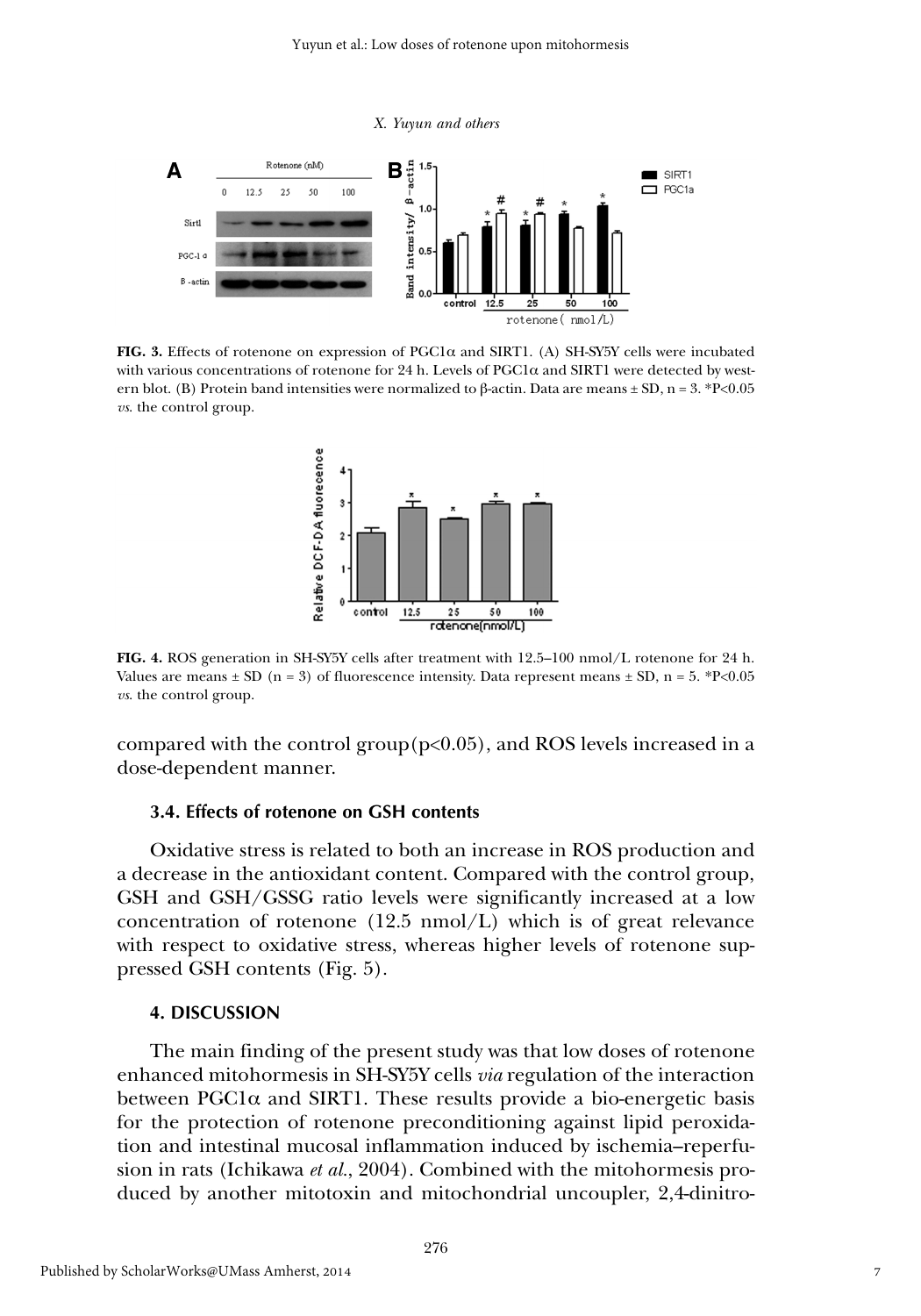

**FIG. 5.** Effects of rotenone on the activities of (A) GSH and (B) GSH /GSSG in SH-SY5Y cells. Exponentially growing cells were treated with the indicated amount of rotenone for 24 h. \*p<0.05 as compared with the control group. Data are means  $\pm$  SD, n = 5. \*P<0.05 *vs*. the control group.

phenol (Caldeira da Silva *et al.*, 2008), we may imply that the mitohormesis of low-level mitotoxins may be a general phenomenon.

Mitohormesis is based on the assumption that an increase in mitochondrial activity and the subsequent increase in ROS production leads to activation of the cellular defense system in response to low levels of deprivation of metabolic substrates (Ristow and Zarse, 2010; Ristow and Schmeisser, 2011; Schulz *et al.*, 2007; Schwartz and Sack, 2008; Tapia, 2006). Mitotoxins such as 2,4-dinitrophenol have been found to induce mitohormesis which can extend human lifespans by promoting: enhanced rates of tissue respiration; increased levels of glucose, triglyceride and insulin in serum; decreased levels of ROS; decreased oxidation of DNA and protein in tissues; reduced body weight (Caldeira da Silva *et al.*, 2008).

We identified induction of mitohormesis by treatment of cells with a low dose of rotenone  $(12.5 \text{ nmol/L})$  for 24 h, and oxygen consumption was also enhanced. This stimulation of mitohormesis and oxygen consumption was different to results in other studies, in which a decrease in mitochondrial mass and respiration were observed (Koopman *et al.*, 2006; Yang *et al.*, 2010). These differences might be due to different selected dosages and treatment duration, which may activate or inactivate signal pathways by regulating mitohormesis.

From the viewpoint of bio-energetics,  $PGC-1\alpha$  appears to act as a 'master regulator' by integrating and coordinating the activity of multiple transcription factors such as nuclear respiratory factors (NRF-1, -2), peroxisome proliferator activated receptor-α (PPARα) and mitochondrial transcription factor A (mtTFA) in mitohormesis and energy metabolism (Puigserver *et al.*, 1998). Moreover, PGC-1 $\alpha$  was shown to mediate mitohormesis *via* cyclic guanosine monophosphate (cGMP)-mediated upregulation of transcriptional factors (Brown, 2007). Increases in cGMP levels can lead to expression of the deacetylase SIRT1 (Nisoli *et al.*, 2005). SIRT1 is a NAD<sup>+</sup>-dependent deacetylase that can deacetylate PGC-1 $\alpha$  and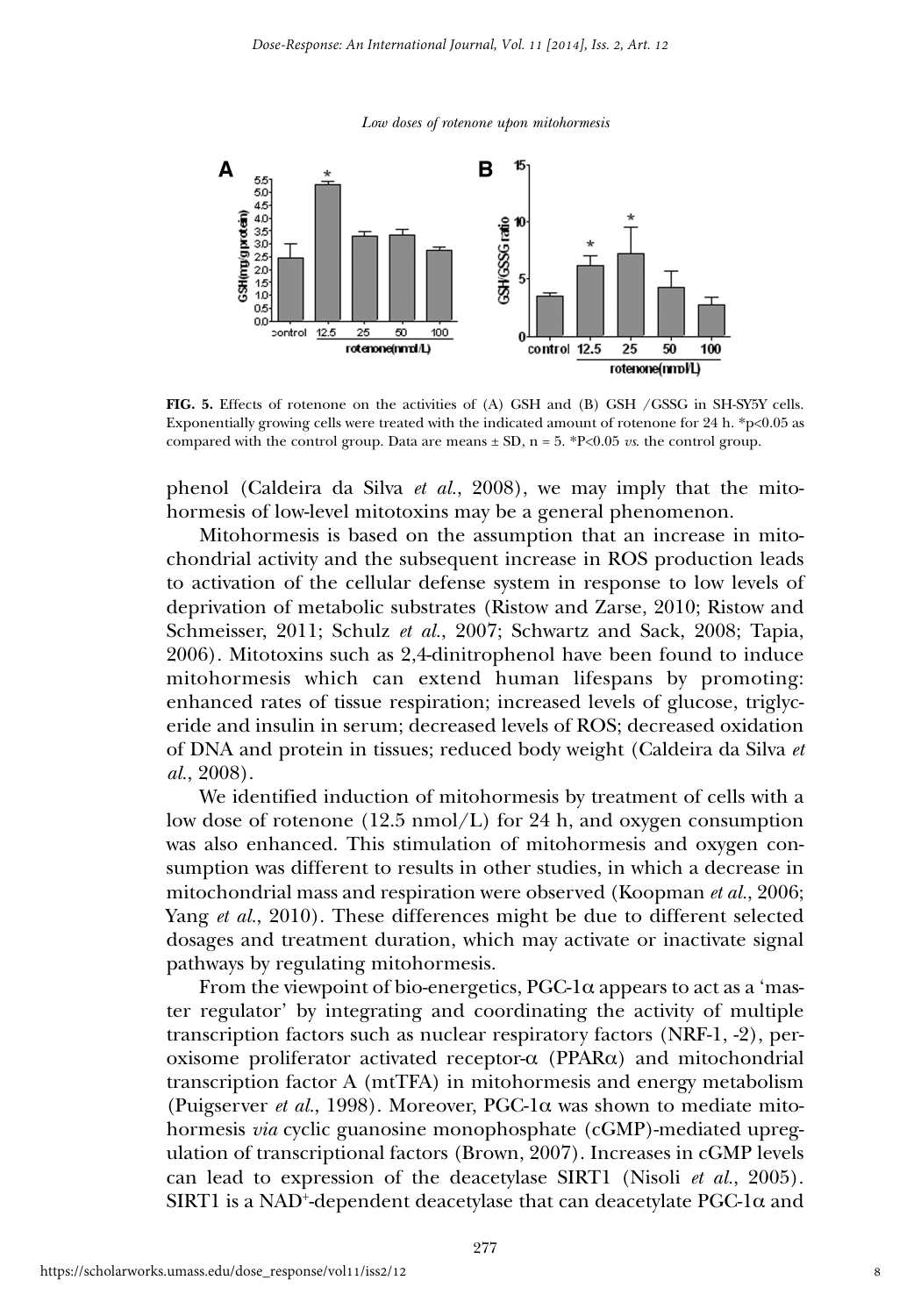thereby increase its activity (Nisoli and Carruba, 2006). SIRT1 activation by 3,5,4,9-trihydroxystilbene (resveratrol) has recently been implicated in the mitohormesis induced by this polyphenol in cultures of liver and muscle cells (Baur *et al.*, 2006; Lagouge *et al.*, 2006). It appears that SIRT1 functions as a signaling mediator that links mitochondrial activity and transcriptional regulation at the nucleus, leading to the expression of genes involved in mitohormesis through activation of PGC-1α. The present study showed that rotenone activated  $PGC-1\alpha$  and SIRT1 in different manners. The former showed biphasic effects and the latter demonstrated monophasic effects, which may imply complex interactions between PGC-1 $\alpha$  and SIRT1 in mitohormesis. This finding was consistent with a study that showed that higher overexpression of SIRT1 caused significant mitochondrial abnormalities (i.e., abnormal morphology of mitochondria and abnormal gene expression related to mitochondria) whereas lower overexpression of SIRT1 showed the opposite effect (Kawashima *et al.*, 2011). Low overexpression of SIRT1 may induce mitohormesis *via* deacetylate PGC-1α, but higher SIRT1 overexpression may induce hyperdeacetylation of histone proteins and repress PGC-1α transcription, which will subsequently decrease the mass and function of mitochondria.

Mitohormesis theory posits that ROS production by mitochondria enhances stress resistance, thereby extending human lifespans (Schulz *et al.*, 2007). Deoxyglucose, which are capable of inducing mitochondrial ROS formation can generate lifespan extension, whereas pretreatment of cells with the antioxidant N-acetyl cysteine (NAC) was shown to significantly reduce the induction of ROS and, in parallel, completely abolish increases in stress resistance. These findings suggest that increased formation of ROS is required for the hormetic induction of stress resistance. Consistent with this hypothesis, the present study showed that a low dose of rotenone (12.5 nmol/L) can increase ROS production, which will activate mitohormesis-mediated stress resistance through upregulation of ROS defense enzymes. A mechanistic link between increased respiration, elevated production of ROS, and adaptive induction of ROS defense systems has been suggested. ROS have been traditionally viewed as damagecausing entities. However, they are equally important for normal cellular functioning, and have been noted as mediators of cellular metabolism (Cadenas, 2004). It is highly likely that increased ROS levels activate an array of sensors and mediators, which in turn orchestrate the multifaceted response to mitohormesis, ultimately leading to promotion of cellular homeostasis.

In total, the present study suggested that low concentrations of rotenone may induce mitohormesis *via* upregulation of the production and defense capacities of ROS. Moderate increases in ROS levels may lead to increased expression of SIRT1, which then deacetylates PGC-1α, and subsequently stimulates mitohormesis. If there is overproduction of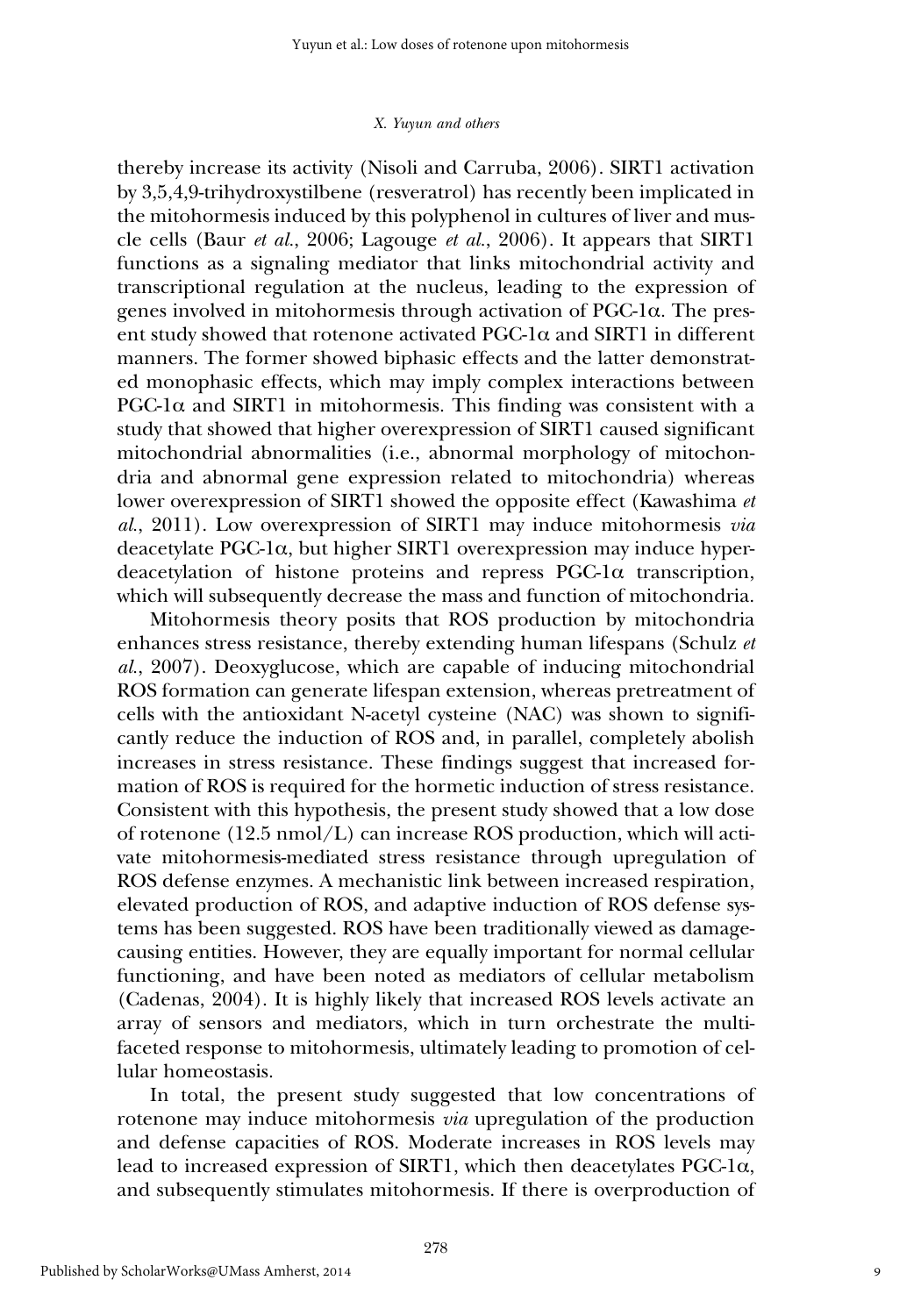ROS, high expression of SIRT1 may repress PGC-1α transcription, leading to damage to the mass and function of mitochondria. The present study demonstrated that application of mitotoxins may be an alternative intervention to maintain physiological and metabolic homeostasis, and to prolong lifespans in mammals.

#### **5. ACKNOWLEDGMENTS**

We are grateful to Dr. Rongzhu Lu at Jiangsu University for his critique and editing of this manuscript. This work was supported by a grant from the Natural Science Foundation of Jiangsu Province (grant number BK2008249), National Natural Science Foundation of China (31171143 and 30971197), and the National Key Projects of Fundamental  $R/D$  of China (973 Project: 2011CB510004).

#### **6. REFERENCES**

- Baur JA, Pearson KJ, Price NL, Jamieson HA, Lerin C, Kalra A, Prabhu VV, Allard JS, Lopez-Lluch G, and Lewis K. 2006. Resveratrol improves health and survival of mice on a high-calorie diet. Nature 444: 337-342.
- Brown GC. 2007. Nitric oxide and mitochondria. Front Biosci 12: 1024-1033.
- Cadenas E. 2004. Mitochondrial free radical production and cell signaling. Mol aspects med 25: 17- 26.
- Caldeira da Silva CC, Cerqueira FM, Barbosa LF, Medeiros MHG, and Kowaltowski AJ. 2008. Mild mitochondrial uncoupling in mice affects energy metabolism, redox balance and longevity. Aging Cell 7: 552-560.
- Cui LB, Jeong H., Borovecki F, Parkhurst CN, Tanese N, and Kranic D. 2006. Transcriptional repression of PGC-alpha by mutant huntingtin leads to mitochondrial dysfunction and neurodegeneration. Cell 127: 59-69.
- Esteve-Rudd J, Fernandez-Sanchez L, Lax P, De Juan E, Martin-Nieto J, and Cuenca N. 2011. Rotenone induces degeneration of photoreceptors and impairs the dopaminergic system in the rat retina. Neurobiol Dis 44: 102-115.
- Finck BN, and Kelly DP. 2006. PGC-1 coactivators: inducible regulators of energy metabolism in health and disease. J Clin Invest 116: 615.
- Grubisha O, Smith BC, and Denu JM. 2005. Small molecule regulation of Sir2 protein deacetylases. FEBS J 272: 4607-4616.
- Gusdon AM, Zhu J, Van Houten B, and Chu CT. 2012. ATP13A2 regulates mitochondrial bioenergetics through macroautophagy. Neurobio Dis 45: 962-972.
- Hatcher JM, Pennell KD, and Miller GW. 2008. Parkinson's disease and pesticides: a toxicological perspective. Trends Pharmacol Sci 29: 322-329.
- Ichikawa H, Takagi T, Uchiyama K, Higashihara H, Katada K, Isozaki Y, Naito Y, Yoshida N, and Yoshikawa T. 2004. Rotenone, a mitochondrial electron transport inhibitor, ameliorates ischemiareperfusion-induced intestinal mucosal damage in rats. Redox report 9: 313-316.
- Kawashima T, Inuzuka Y, Okuda J, Kato T, Niizuma S, Tamaki Y, Iwanaga Y, Kawamoto A, Narazaki M, Matsuda T, Adachi S, Takemura G, Kita T, Kimura T, and Shioi T. 2011. Constitutive SIRT1 overexpression impairs mitochondria and reduces cardiac function in mice. J Mol Cell Cardiol 51: 1026-1036.
- Koopman WJH, Visch HJ, Smeitink JAM, and Willems PHGM. 2006. Simultaneous quantitative measurement and automated analysis of mitochondrial morphology, mass, potential, and motility in living human skin fibroblasts. Cytometry Part A 69: 1-12.
- Lagouge M, Argmann C, Gerhart-Hines Z, Meziane H, Lerin C, Daussin F, Messadeq N, Milne J, Lambert P, and Elliott P. 2006. Resveratrol improves mitochondrial function and protects against metabolic disease by activating SIRT1 and PGC-1 [alpha]. Cell 127: 1109-1122.